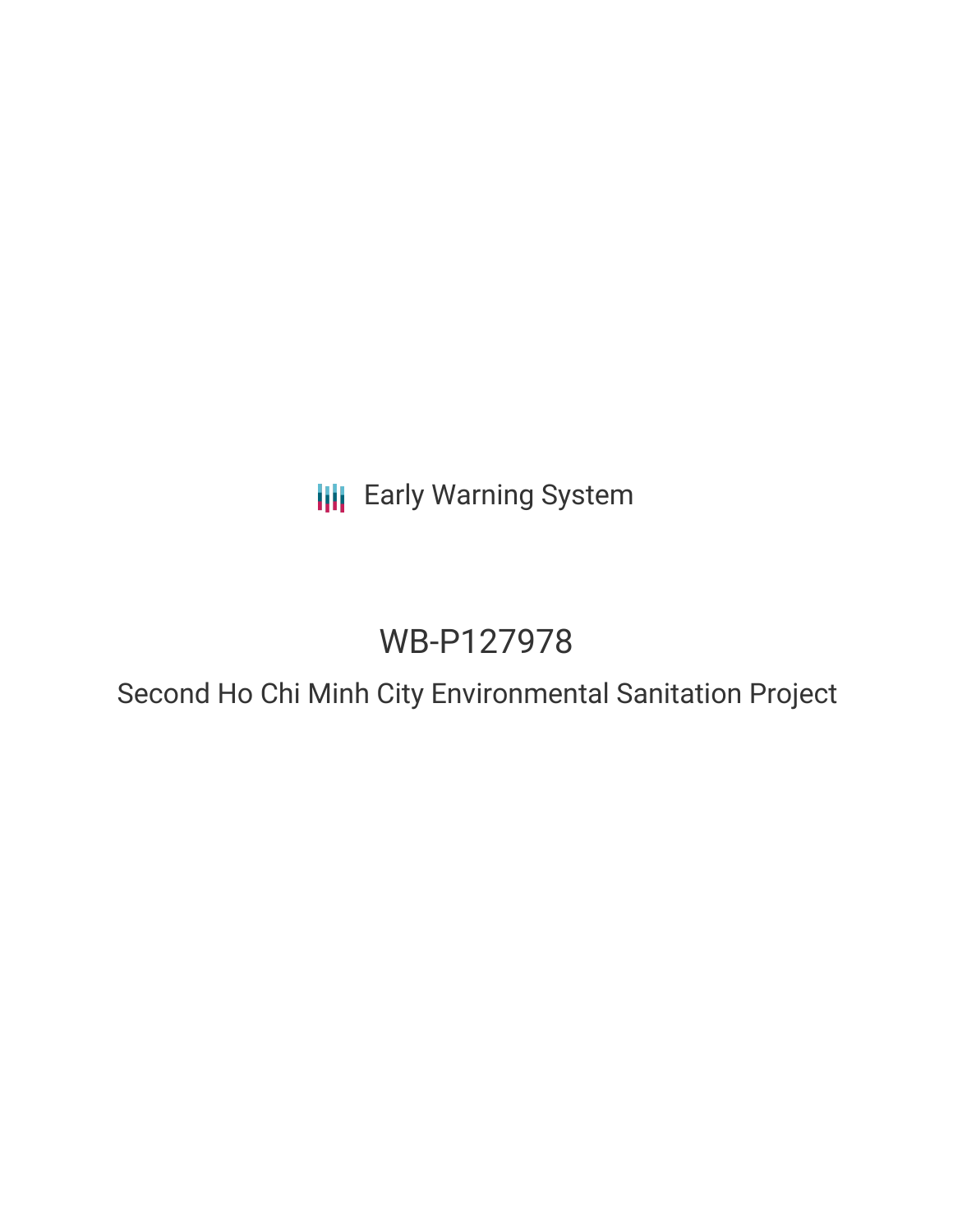## **Quick Facts**

| <b>Countries</b>               | Vietnam                                                  |
|--------------------------------|----------------------------------------------------------|
| <b>Specific Location</b>       | Ho Chi Minh City                                         |
| <b>Financial Institutions</b>  | World Bank (WB)                                          |
| <b>Status</b>                  | Active                                                   |
| <b>Bank Risk Rating</b>        | A                                                        |
| <b>Voting Date</b>             | 2014-12-23                                               |
| <b>Borrower</b>                | Ministry of Finance. Implementing Management Agency      |
| <b>Sectors</b>                 | Climate and Environment, Transport, Water and Sanitation |
| <b>Investment Type(s)</b>      | Loan                                                     |
| <b>Investment Amount (USD)</b> | \$450.00 million                                         |
| <b>Project Cost (USD)</b>      | \$495.00 million                                         |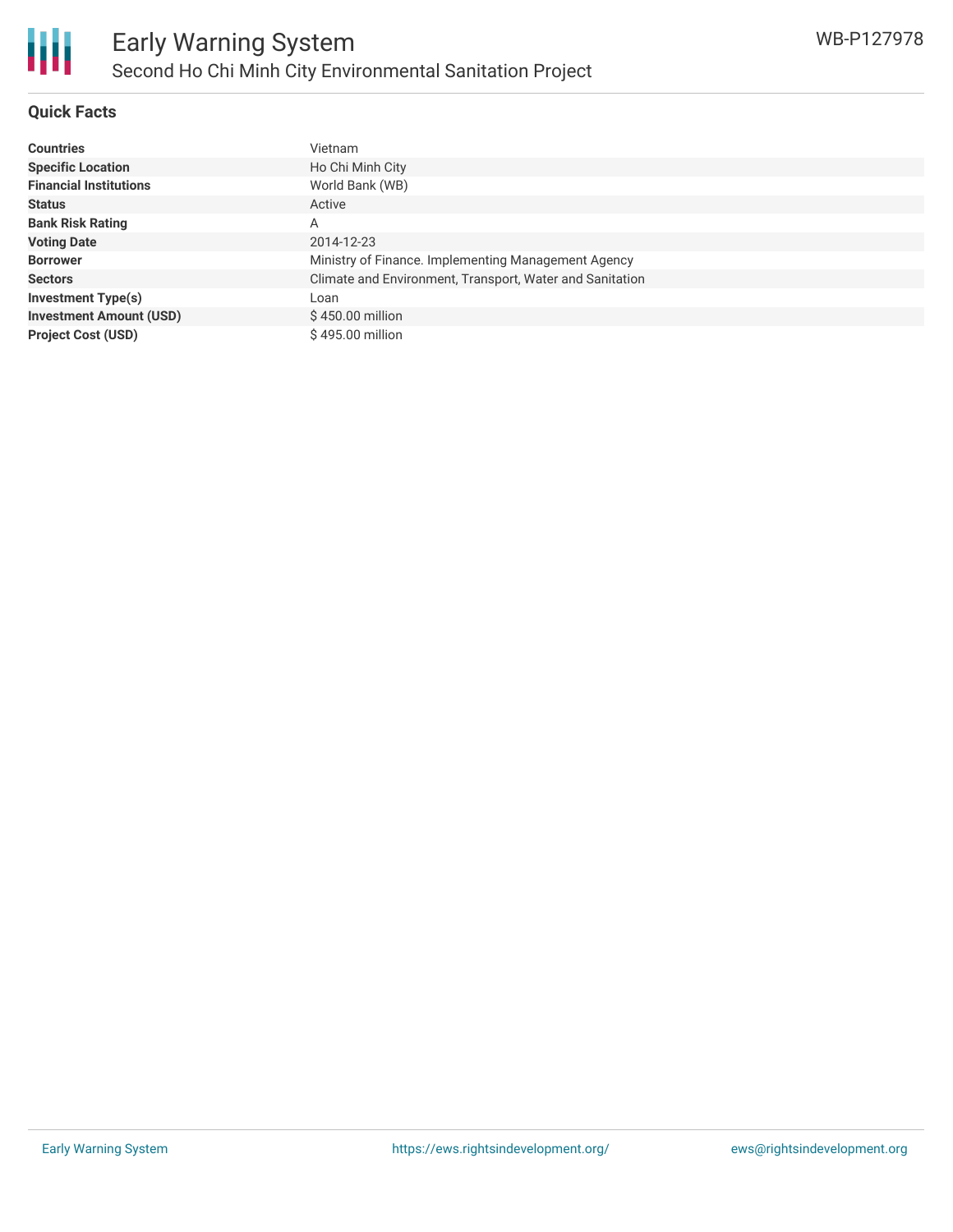

## **Project Description**

The Second Ho Chi Minh City Environmental Sanitation Project for Vietnam seeks to improve sustainably wastewater services in project areas of Ho Chi Minh City (HCMC) and increase public awareness on sanitation. There are four components in the project:

(1) Collect wastewater that is currently being discharged on the east side of the Saigon River without treatment to the wastewater treatment plant that will be built under the project.

(2) Wastewater Treatment Plant will treat the wastewater collected in the Nhieu Loc -Thi Nghe basin and in the District 2.

- (3) Sewerage system in the District 2 Area will help to contribute to the larger flood protection measures for HCMC.
- (4) Supervising construction and monitoring the project.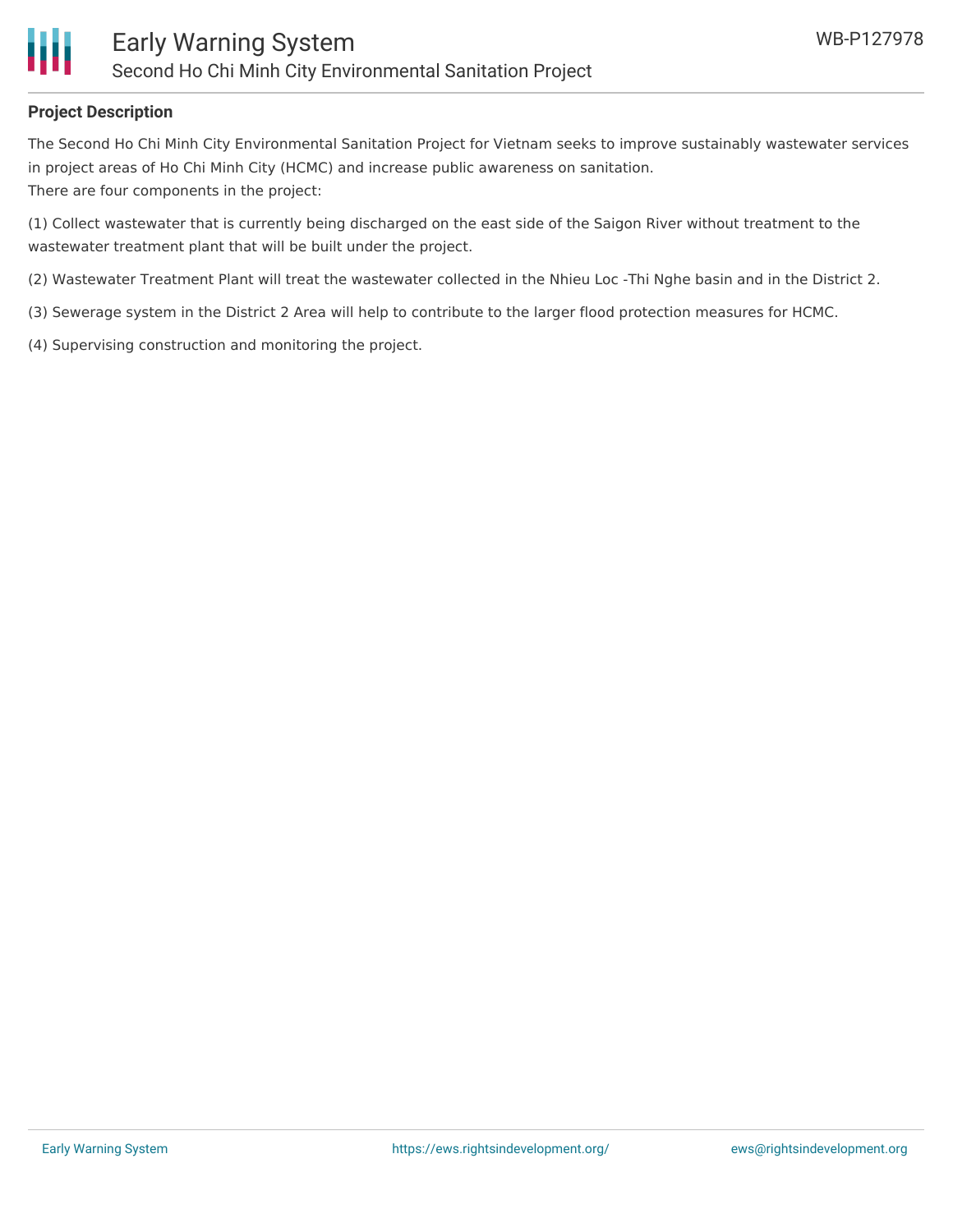

### **Investment Description**

World Bank (WB)

BORROWER/RECIPIENT 45.00 International Bank for Reconstruction and Develo 250.00 International Development Association (IDA) 200.00 Total 495.00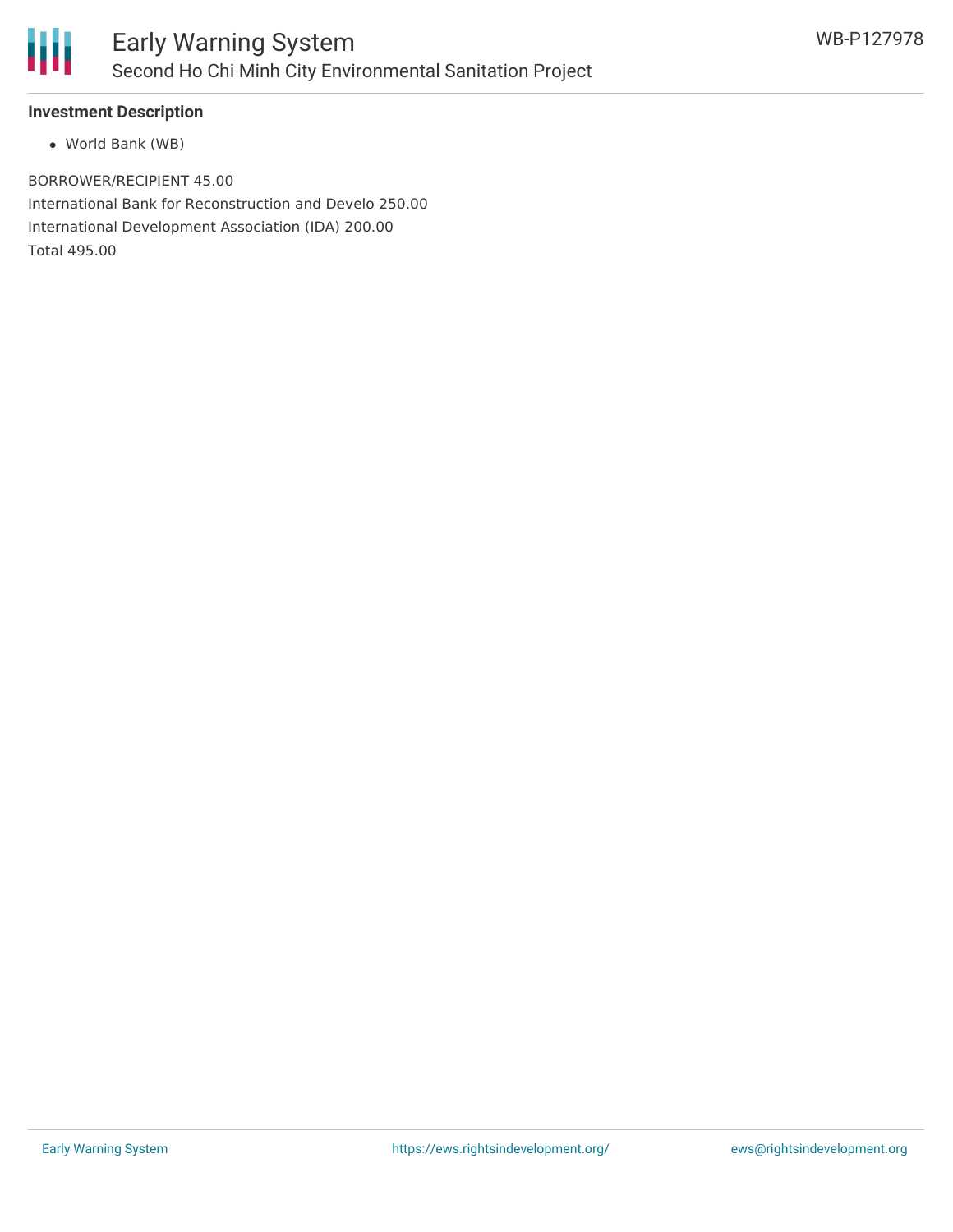

## **Contact Information**

I.World Bank Contact: Sudipto Sarkar Title: Lead Specialist Tel: 473-5575 Email: ssarkar1@worldbank.org II.Borrower/Client/Recipient Ministry of Finance Contact: Ms. Duong Quynh Le Title: Tel: Email: duongquynhle@mof.gov.vn III.Implementing Agencies Implementing Management Agency Contact: Mr. Phan Chau Thuan Title: Director Tel: 84839142903 Email: ima-ces@vnn.vn For more information contact: The InfoShop The World Bank 1818 H Street, NW Washington, D.C. 20433 Telephone: (202) 458-4500 Fax: (202) 522-1500 Web: http://www.worldbank.org/infoshop

#### ACCOUNTABILITY MECHANISM OF WORLD BANK

The World Bank Inspection Panel is the independent complaint mechanism and fact-finding body for people who believe they are likely to be, or have been, adversely affected by a World Bank-financed project. If you submit a complaint to the Inspection Panel, they may investigate to assess whether the World Bank is following its own policies and procedures for preventing harm to people or the environment. You can contact the Inspection Panel or submit a complaint by emailing ipanel@worldbank.org. You can learn more about the Inspection Panel and how to file a complaint at: http://ewebapps.worldbank.org/apps/ip/Pages/Home.aspx.